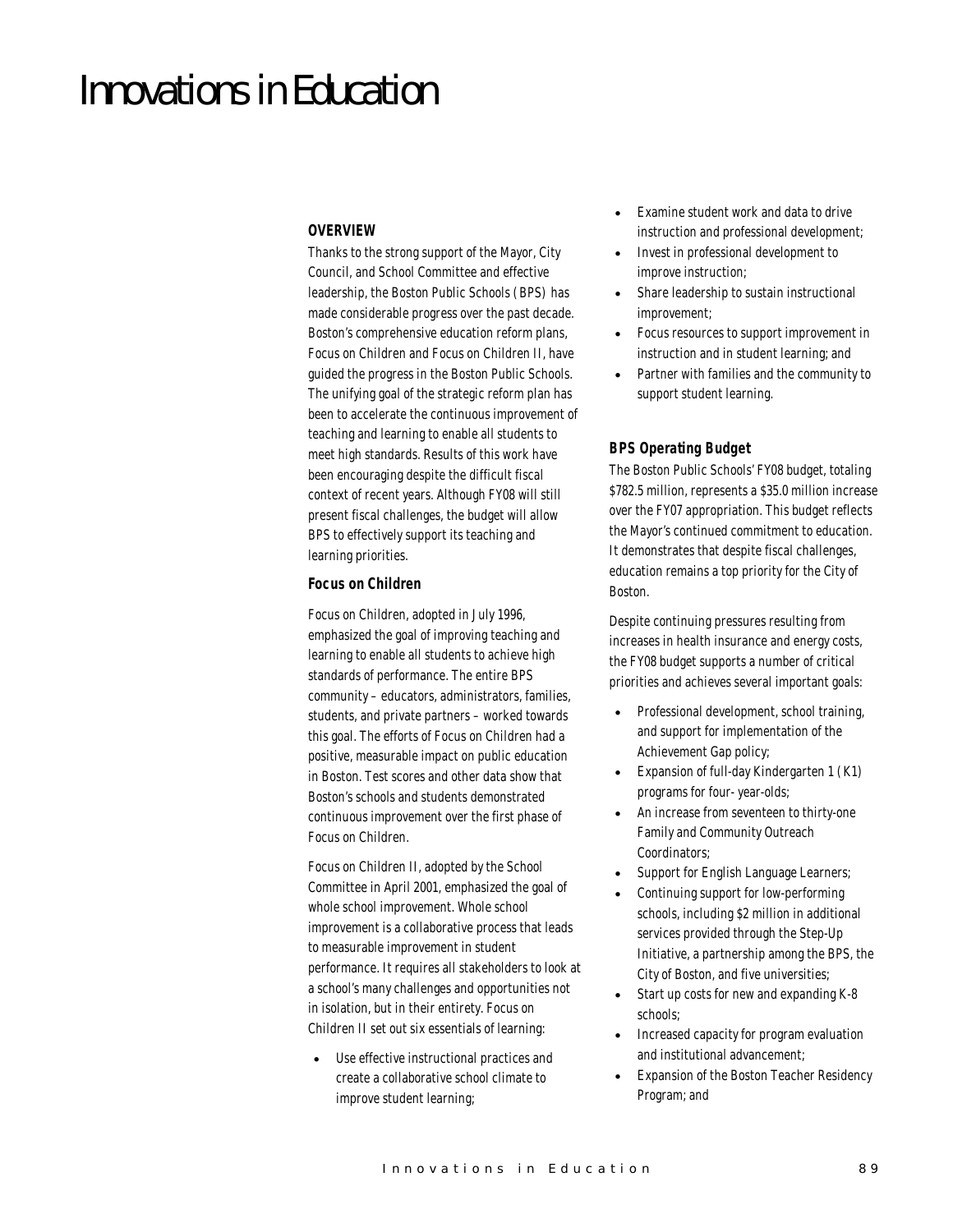• New resources to form a long-term strategy to address truancy, drop-outs and alternative education capacity and requirements.

In order to fund its priorities, cover increasing fixed costs, and balance the FY08 budget, BPS has taken an "all-funds" approach to budgeting that seeks to align resources with instructional priorities. BPS has estimated and budgeted upfront projected savings associated with vacant budgeted positions, and assessed salary savings generated through attrition in the workforce. BPS has also carefully examined Central Office positions, programs, and business practices to trim the budget. In addition, BPS has instituted multi-year "phase-in" periods for a limited number of teaching and learning initiatives in order to achieve cost savings.

# *BPS STUDENTS*

# *Student Enrollment*

Student enrollment is a key factor in the Boston Public Schools budget. During the budgeting process, BPS projects enrollment levels for each program, grade, and school. The projected enrollment at each school for the upcoming school year then determines the allocation of resources at the school level. As of February 2007, 56,763 students were enrolled in the Boston Public Schools. This enrollment level represents a decrease of 1,041 students from the 57,804 students enrolled in December 2005. The actual February 2007 enrollment represents a decrease of about 10.4% (6,572 students) from the recent enrollment peak of 63,335 reached in December 1999 (See Figure 1).

The enrollment projection of 56,184 students in FY08 anticipates a 1.0% decrease from the FY07 enrollment overall. The Boston Public Schools projects a 1.9% decrease in the number of regular education students from the actual enrollment level in February 2007. Special education enrollment is expected to increase by about 2.2% from the February 2007 enrollment level. Bilingual education/Sheltered English Instruction (SEI) enrollment is projected to decrease by about 1.5% from the February 2007 level.

Currently, 79.2% of Boston Public Schools students are in regular education programs (including

vocational and advanced work, and mainstream special education), 10.4% are in bilingual education, and 10.4% are in substantially separate special education programs. The BPS student population is racially and ethnically diverse. In FY07, the student body was 42% Black, 34% Hispanic, 14% White, 9% Asian, and less than 1% American Indian.

The Boston Public Schools seeks to ensure equal educational opportunities and prevent discrimination and inequalities based on racial, ethnic, or socio-economic status, gender, sexual orientation, or any other reasons.

# *PROGRAMS AND SERVICES*

## *Regular Education*

Regular education programs at the Boston Public Schools include grades 1 through 12, kindergarten, and early learning opportunities. BPS programs range from early learning to high school programs, from classical education to technology, and from advanced work classes to remedial and alternative education. In addition, adult basic education and evening high school programs are available for Boston's adult population.

#### *English Language Learners*

The Boston Public Schools, through its Office of Language Learning and Support Services (OLLSS), ensures that English Language Learners (ELL)/Limited English Proficient (LEP) students acquire proficiency in English while achieving the same standards as their fluent English-speaking peers. There are approximately 9,700 ELL/LEP students in the Boston Public Schools. BPS offers many choices and services for these students to help them attain English language proficiency and learn content matter. These programs include sheltered English instruction programs, alternative bilingual instruction, Spanish/English two-way bilingual programs, native language literacy, and general education.

Federal and state laws have established specific standards to govern instructional services for ELL/LEP students. Massachusetts General Laws c. 71A, as amended by Chapter 386 of the Acts of 2002, is the law governing the education of English language learners. Known as Question 2, this law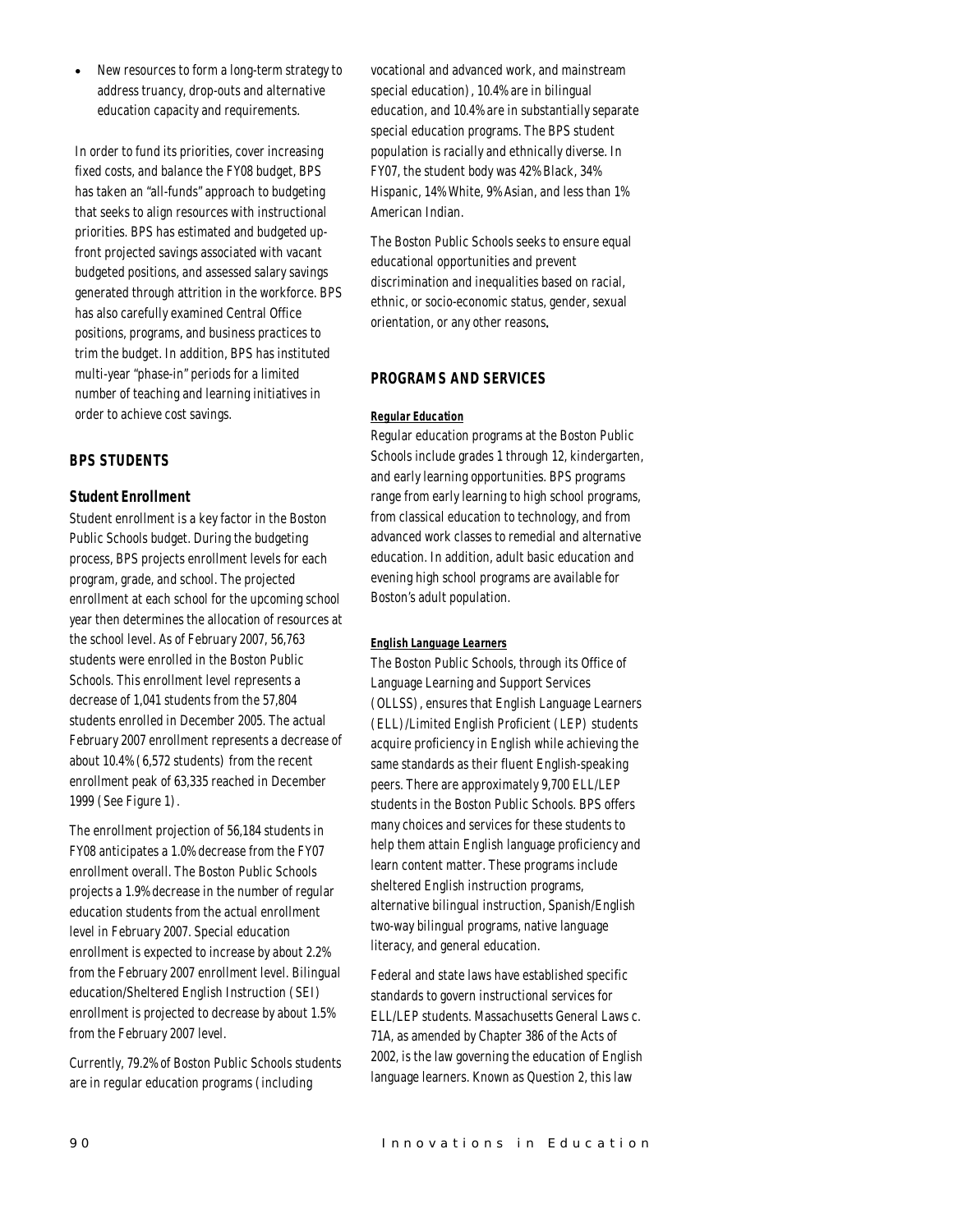requires that LEP students, with certain exceptions, receive sheltered English instruction until they are proficient in English. Furthermore, NCLB (Title III) requires districts to accelerate student English language proficiency and academic content proficiency as measured by standardized state assessments (MEPA and MCAS).

Since Question 2 took effect in FY04, OLLSS has redefined its mission to achieve a balance between focusing more deeply and systematically on the academic achievement of English Language Learners and monitoring compliance with Question 2. During FY08, OLLSS will work towards:

- Doubling the number of courses mandated by the Massachusetts Department of Education in the four SEI categories to enhance the district's capacity to provide every school with more qualified teachers of English language learners;
- Increasing the number of English as a Second Language (ESL) certified teachers;
- Reassigning a substantial number of certified ESL teachers to schools with the greatest need;
- Continuing the implementation of a multi-year professional development plan focused on enhancing instructional practices in schools and collaborative coaching and learning protocols;
- Continuing to emphasize diagnostic and prescriptive assessment of ELL/LEP students to inform instruction and intervention;
- Providing information to families and other stakeholders regarding the restructuring of programs for ELLs, the location of the instructional programs, and the availability of resources to engage families and the community at large; and
- Providing more direct support for ELLs through the hiring of an additional twenty ESL teachers.

#### *Special Education*

The Boston Public Schools provides special education services in both public schools and special education private schools to approximately 11,200 students. In keeping with BPS's goal to enable all students to achieve high standards, BPS's special education services are geared towards mitigating barriers to teaching and learning so that all students can reach citywide learning standards, graduate from high school, and have the tools to choose post-secondary education

and/or employment and contribute to the community. To ensure equal access to all curricula in regular education, all teaching and learning experiences within the special education arena are closely aligned with the Citywide Learning Standards (CLS) and Curriculum Frameworks.

All special education services are provided in accordance with the Individuals with Disabilities Education Act (IDEA), Massachusetts State Regulations (CMR 28), and Boston School Committee policies.

Special education teachers work with students with disabilities to meet the goals and objectives specified in their Individualized Educational Plans (IEPs). Speech and language pathologists, occupational therapists, adaptive physical education teachers, and other specialists also provide services as determined through the IEP process.

BPS strives to provide appropriate services to students with disabilities and to serve more students within regular education settings. While many special education students receive instruction in regular education classrooms and resource rooms, approximately 43% of students with disabilities are educated in substantially separate settings to successfully meet their special education needs.

In addition to in-district placements in mainstream or substantially separate placements, BPS is responsible for the educational services of approximately 440 students in out-of-district placements. Students receive out-of-district placements when it is determined that their needs cannot be met in a public school setting, and that a private day school or private residential school is required to meet their educational goals and objectives. BPS is currently fully or partly responsible for paying for services for 397 of these students. Costs range from \$26,116 per year to \$260,950 per year. Tuition rates are established by the Commonwealth of Massachusetts Rate Setting Commission.

#### *Student/School Support Services*

Students in all programs take advantage of a wide range of support services in the schools. These support services create a continuum of support for students with and without disabilities. The Unified Student Services Team offers school medical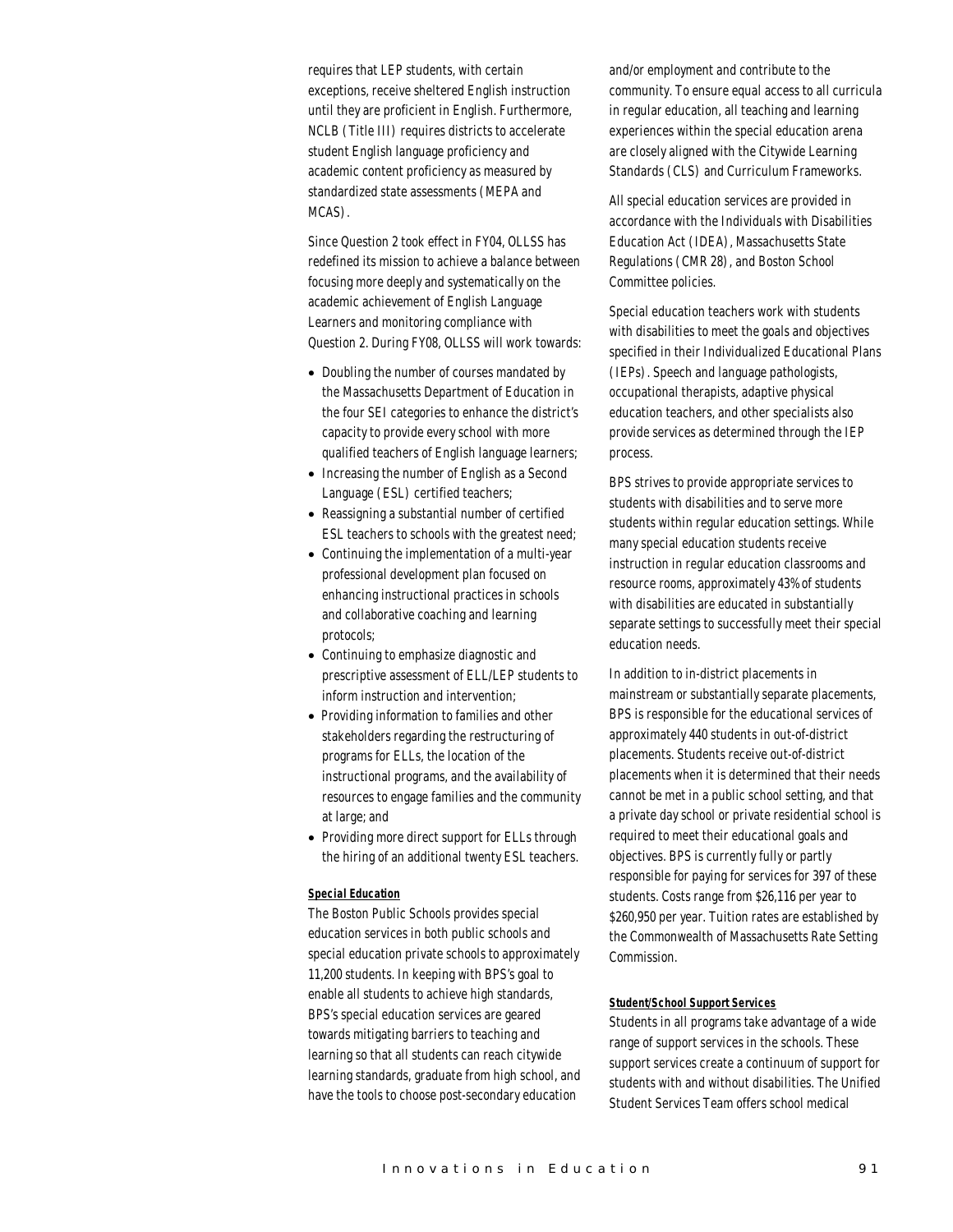services, psychological services, guidance services, and other support services across all grade levels. The Unified Student Services Team collaborates with human services and community agencies to supplement the support services BPS offers.

# *ALTERNATIVE SCHOOL DESIGNS*

## *Pilot Schools*

Innovation in education is essential to continuous school improvement. In recognition of this fact, BPS and the Boston Teachers Union (BTU) collaborated in 1994 to create pilot schools that could serve as laboratories for innovative ideas in quality instruction. Pilot schools, exempt from the BTU contract and School Committee rules and regulations, can test innovative educational ideas that can later be introduced to the entire BPS community. In February 2006, BPS and the BTU agreed to significantly expand the number of pilot schools over the next few years.

Pilot school students' test scores on national and state tests have shown consistent improvement. Reports by the Center for Collaborative Education have suggested that the flexibility pilot schools have been given with regard to budget, staffing, and scheduling has had a positive impact on instruction, the educational environment, postsecondary outcomes, and most importantly, student achievement.

As of FY08, eighteen pilot schools will be in operation, serving an estimated 6,122 students. These pilot schools were created through a request for proposals process.

Boston's pilot schools include: Fenway High School, Young Achievers Science and Math K-8 School, Lyndon K-8 School, Greater Egleston Community High School, Mission Hill K-8 School, The Harbor School, New Mission High School, Boston Arts Academy, Quincy Upper School, TechBoston Academy, Boston Community Leadership Academy, Orchard Gardens K-8 School, Frederick Pilot Middle School, Another Course to College, Lee Academy, Mason Elementary School, Baldwin Early Learning Center, and Gardner Extended Services School.

## *Horace Mann Charter Schools*

The City of Boston has two Horace Mann charter schools that will serve an estimated 570 students in FY08. These schools, the Health Careers Academy and the Boston Day and Evening Academy, were originally founded as pilot schools and were designated as Horace Mann charter schools in 1999. Horace Mann charter schools are similar to pilot schools from many operational, educational, and philosophical perspectives, but they are granted a formal charter from the Commonwealth of Massachusetts.

Horace Mann charter schools submit a budget request to the Superintendent and School Committee each year. The cost of Horace Mann charter schools is included in the BPS operating budget. In accordance with the Massachusetts law governing charter schools, a Horace Mann charter school's budget allocation must be consistent with the allocation to other public schools in the district.

#### *Commonwealth Pilot School*

Following faculty approval in January 2007, the English High School was designated one of four Commonwealth Pilot Schools in the state beginning in September 2007. This is a new category of school created by the Massachusetts Board of Education to turn around schools consistently showing insufficient improvement in student achievement.

## *EXTERNAL RESOURCES*

External funds are critical to the success of the Boston Public Schools. They are targeted for specific purposes that enhance teaching and learning and are aligned with the general fund budget to support an all-funds approach to budgeting. External funds are provided through formula grants (called entitlements), competitive grants, reimbursement accounts, and other grants, primarily from state and federal sources.

BPS expects to receive \$120.9 million in external funds in FY08, an amount equal to 13.4% of its "all funds" budget. The FY08 projected budget for external funds represents a decrease of approximately \$20.4 million or 14.4% from the FY07 budget. In FY07, federal funding accounted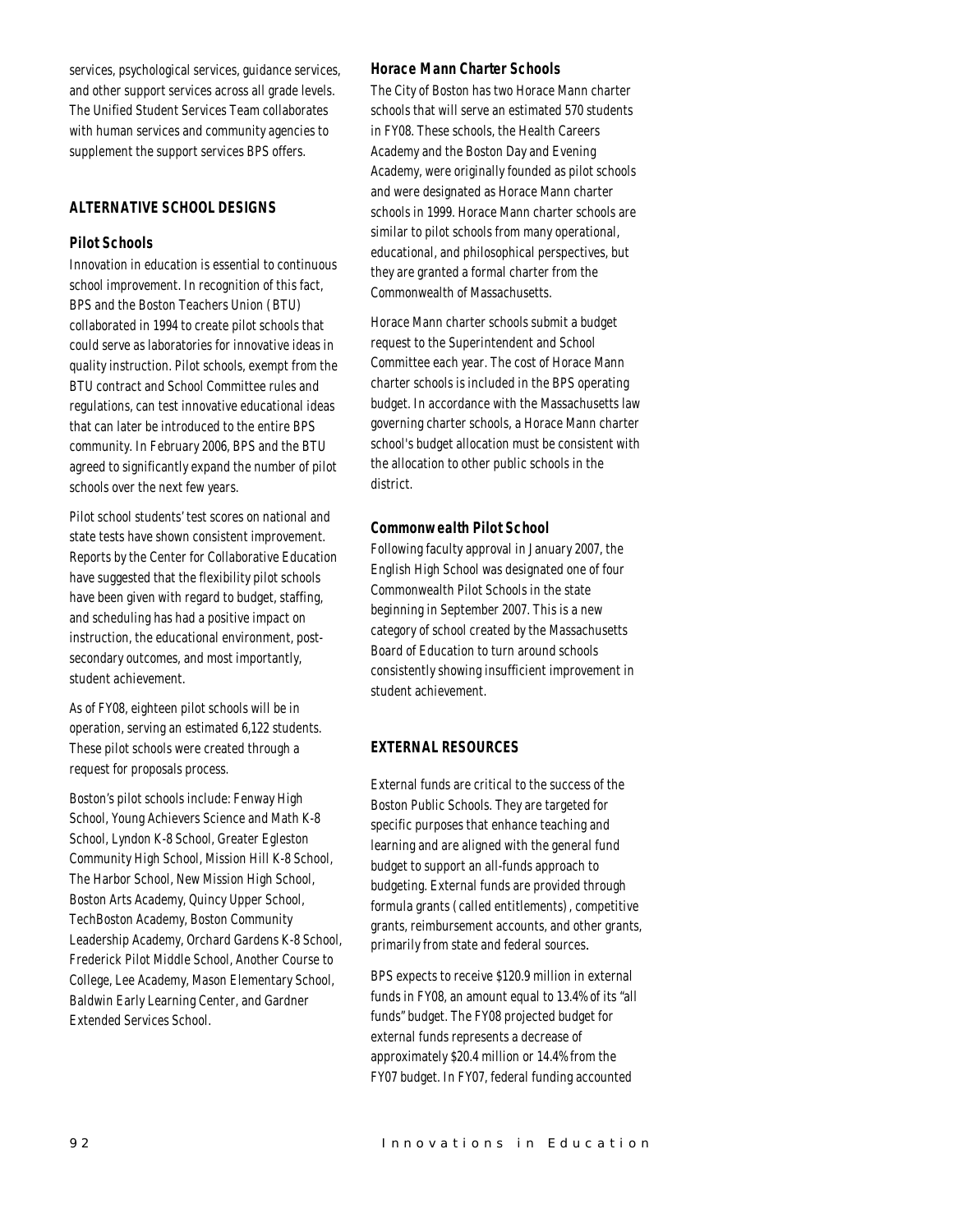for 80% of BPS's external funds, state grants comprised 20% of external funds, and private grants made up less than half of one percent of BPS's grant funds. At the time of this writing, BPS was in the process of applying for grants that may be awarded for FY08, but are not yet guaranteed. As a result, the FY08 external funds budget is probably understated.

## *Federal and State Aid*

Federal and state aid to the Boston Public Schools has varied over the past few fiscal years. The Boston Public Schools' level of federal funding dropped in FY04 when the federal government began using 2000 Census figures in aid formulas, rose in FY05, leveled off in FY06, dropped in FY07, and is expected to fall further in FY08 as a result of budget cuts to education line items in the federal budget.

The Boston Public Schools' primary source of federal education funding is the No Child Left Behind Act (NCLB). NCLB, established during the cyclical reauthorization of the Elementary and Secondary Education Act (ESEA) in 2002, pledged resources geared toward improving the quality of education for every child. NCLB expanded accountability through testing and placed greater emphasis on funding programs supported by research that used control groups as its primary method of determining effectiveness.

BPS's primary source of state aid is Chapter 70. The state began distributing school-dedicated Chapter 70 aid to support schools after the enactment of the state's comprehensive school reform law, the Education Reform Act of 1993.

Chapter 70 aid net of charter school tuition and reimbursements dropped sharply in FY04, increased slightly in FY05, dipped again in FY06, and rose slightly in FY07. In FY08, the City of Boston and the Boston Public Schools expect a modest increase in Chapter 70 aid net of charter school tuition and reimbursements.

In addition to state aid to support school operations (Chapter 70), the school funding system in Massachusetts includes a mandated local level of spending (local contribution) and required annual local spending increases (municipal revenue growth factor). The City has consistently met these requirements, and contributed beyond the level of funding required.



**Cumulative Change in BPS Spending & Chapter 70 Aid** *FY94-FY08 Adjusted to 2000 dollars*

#### Figure 2

(See Figure 2 for changes in school spending and Chapter 70 aid levels.)

Additionally, the state provides important aid to mitigate the financial costs of educating students with disabilities. With "circuit breaker" reimbursements, the state shares the cost of educating students with disabilities once the cost to educate those students exceeds a threshold amount. "Circuit breaker" aid was enacted in 2000 and implemented in 2004.

Prior to FY2005 the Commonwealth provided annual funds to offset the cost of school transportation. The City received \$9.1 million in FY04 for the cost of student transportation, a cost that has since been absorbed by the City.

(Please see the Revenue Estimates Section for more detail on school aid.)

#### *Private Partnerships*

The Boston Public Schools, in collaboration with several non-profit partners, has been very successful in leveraging grants and donations from private foundations, corporations, and occasionally individuals to support BPS's educational mission. In FY08, BPS will benefit from major grants from foundations as well as partnerships with local organizations.

With supporting grants from the Barr Foundation, approximately \$408,000 is expected in private funds to support early childhood education in FY08. Funding will be used mainly to support five K1 classroom coaching positions. About five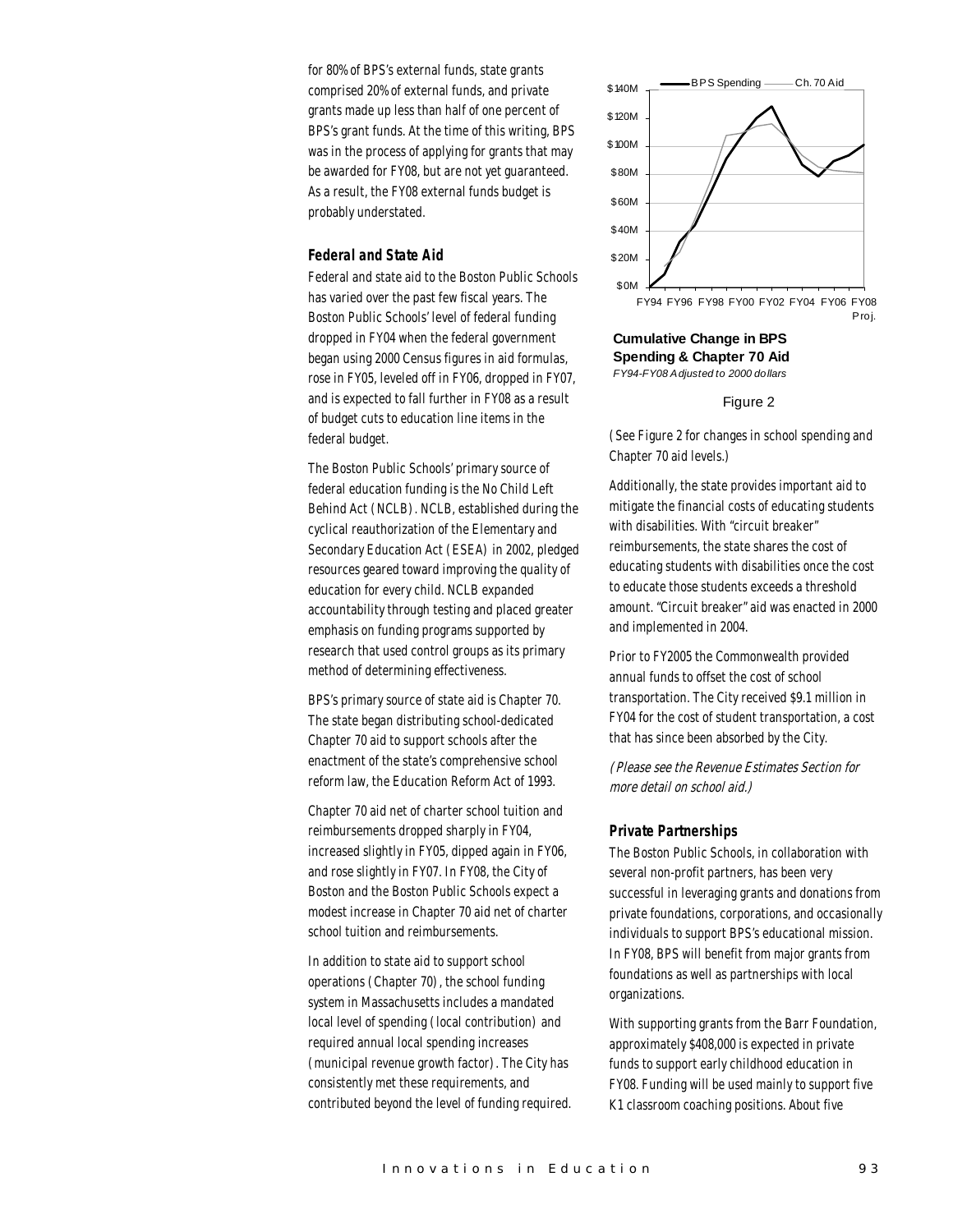percent of the funds will support the development of a parent guide, Milestones, which will provide information to parents on the appropriate developmental stages of their children. Another three percent will be used to support the evaluation of early childhood playgroups in the district.

The Bill and Melinda Gates Foundation has made a substantial grant contribution to support the work of BPS in transitioning toward small schools as part of their high school renewal and pilot school initiatives. BPS expects to have available approximately \$1.8 million from the Gates Foundation to support small school development and implementation in FY08. Gates Foundation funds were awarded through an intermediary, Jobs for the Future, which in turn makes funds available to school awardees through the Boston Educational Development Foundation (BEDF).

The Boston Public Schools Office of Human Resources has secured private foundation resources to implement innovative initiatives to improve customer service and enhance BPS's ability to recruit and retain outstanding educators. Over the past three years, a total of \$3.45 million in private grants have been raised to support the HR reinvention, including \$650,000 for FY08. In particular, the Broad Foundation and an anonymous local foundation have been generous in their support of BPS's efforts to upgrade its information systems and develop state-of-the-art technology-based recruitment and staffing tools.

The Boston Public Schools will receive financial and in-kind contributions from several local organizations in FY08. The non-profit Boston Educational Development Foundation (BEDF) serves as a fiscal agent for relatively small donations awarded to individual schools by corporate partners, foundations, or individual donors. As of March 2007, BEDF's accounts had balances totaling \$7.06 million dollars.

BPS has a long-running tradition of working with numerous independent organizations to help bring additional resources, expertise, and guidance to Boston's youth and BPS students in particular. BPS seeks to have each school build a partnership not only with a college or university, but also with a business or foundation, arts or cultural organization, and health or human services

provider. Through the Step-Up program, five area universities have made a commitment of resources totaling \$10 million over five years. These resources will be used to support underperforming schools.

## *Performance Indicators and Standards*

#### *Overview*

BPS is committed to using performance indicators and standards to mark its progress. The goal of its accountability system is to promote continuous improvement in teaching and learning in every classroom and every school.

Federal and state funding guidelines also require BPS to track student progress. Changes in federal and state law over the past several years have changed the district's role with respect to accountability. Under the No Child Left Behind Act (NCLB), federal regulations define the specific criteria for which schools will be held accountable, and on which sanctions and/or rewards are based. NCLB requires that states set standards for achievement and implement testing for students to see whether those standards are being attained, not only by the population as a whole, but also by student subgroups. Subgroups include students with disabilities, students with limited English proficiency, and students from all major ethnic and racial groups. At the state level, a provision in the Massachusetts Education Reform Act of 1993 stipulated that all students from the class of 2003 forward must pass the Massachusetts Comprehensive Assessment System (MCAS) in order to receive a high school diploma.

Following are descriptions of the performance indicators that BPS currently uses in accordance with federal and state law. (Performance Indicator & Standards data can be found in the Education chapter in Volume II of the City of Boston FY08 Budget.)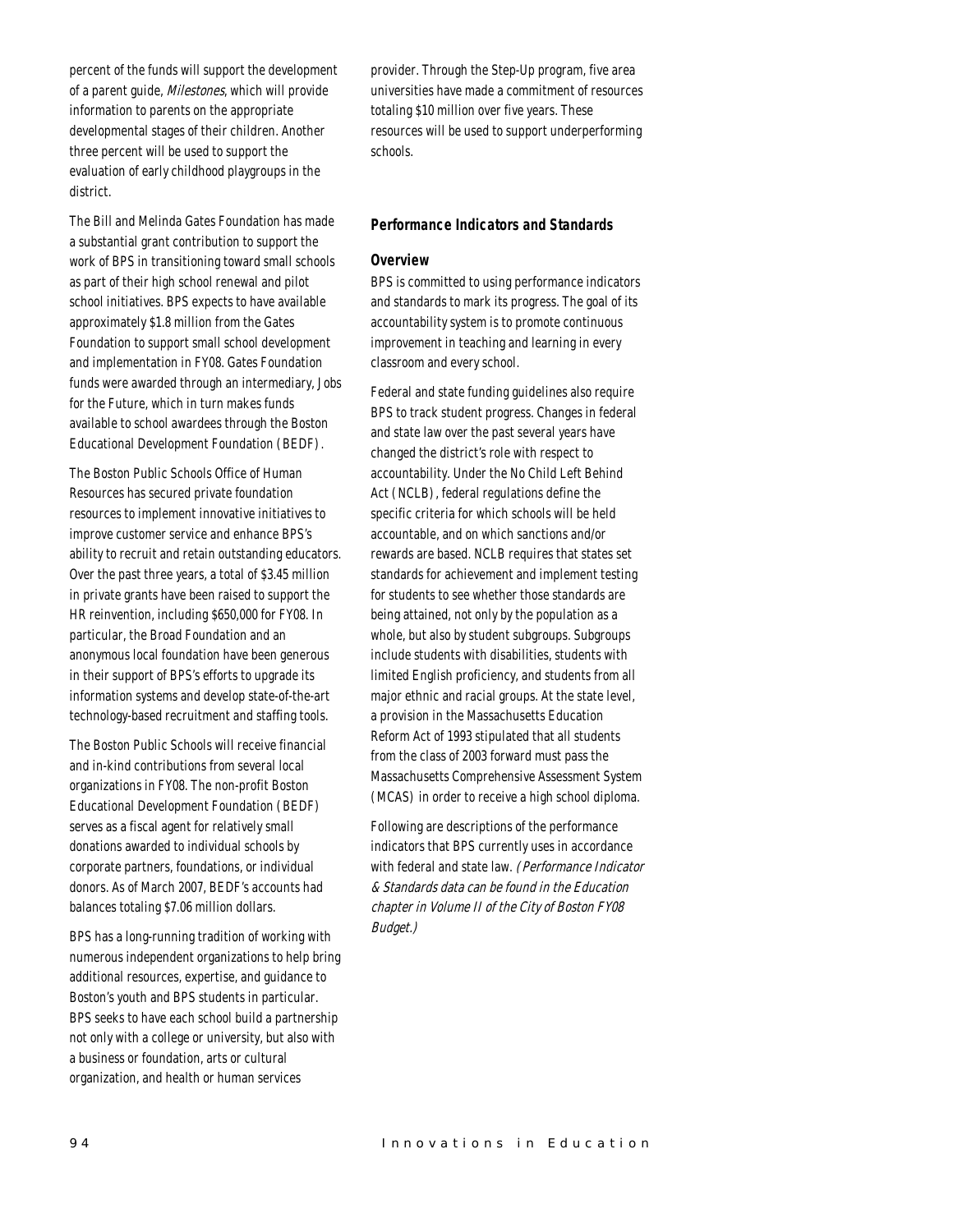## *Adequate Yearly Progress*

Adequate Yearly Progress (AYP) is the amount of improvement toward student proficiency that a school or district must demonstrate each year, on average, to close performance gaps and have all students performing at proficient or advanced levels in English language arts and mathematics by 2014. AYP is determined separately for English language arts and mathematics. The amount of progress that is deemed to be "adequate" depends on a school's or district's performance level relative to state performance targets for each rating cycle, and the extent to which a school has improved relative to its baseline for that rating period. A rating cycle represents a two-year period over which MCAS performance is averaged. Cycle I, the current baseline, spanned 1999 and 2000, Cycle II spanned 2001 and 2002, Cycle III spanned 2003 and 2004, and Cycle IV spanned 2005 and 2006. A school is considered to have made AYP for Cycle IV if:

1. Performance is at or above the State Performance Target for Cycle IV (proficiency index of 68.7 or higher for mathematics; 80.5 or higher for English language arts) or

2. The school meets or exceeds the Improvement Target for all students overall and for all subgroups.

#### *Daily Student Attendance*

Student attendance is an indicator of student exposure to school instruction. It is calculated as the average daily attendance divided by the average daily membership based on data provided by each school to the Records Management Unit using certain grades at different schools and excluding kindergarten. High rates of student attendance are a basic requirement underlying school effectiveness. BPS expects student attendance to continuously improve.

#### *Dropouts*

The dropout rate is regarded as a significant indicator of a school's effectiveness. According to state guidelines established in FY92, students in grades 6-12 are counted as dropouts if they leave school during the year from July 1 to June 30 for any reason other than transfer, graduation, death, or expulsion with an option to return. BPS expects the dropout rate to continuously decline.

## *MCAS Tests: Distributions*

The Massachusetts Comprehensive Assessment System (MCAS) is a statewide standardized test that measures student performance and serves to seek educational accountability from their respective school systems. MCAS data present the percentages of students at each school that fall into each of the four MCAS Performance Levels. Level 1 denotes "failing," Level 2 denotes "needs improvement," Level 3 denotes "proficient," and Level 4 denotes "advanced."

In the analyses of MCAS scores, percentages are based on the total number of students required to take the test. This includes regular education students, students with disabilities tested with standard accommodations, and limited English proficient (LEP) students. BPS expects that the percentage of students in Level 1 will continuously decrease and the percentages of students in Levels 3 and 4 will increase.

## *Promotions*

Promotion rates are intended to reflect academic proficiency year-to-year during the standard school year, Therefore, promotion rates are calculated as the percentage of students promoted to the next grade as of June. They do not include those students who are promoted during the summer. Promotions represent an achievement both for students and for their schools. It should be noted that the more rigorous promotion policy now in place encourages an end to social promotions. BPS expects that after an initial adjustment, promotion rates will continuously improve.

# *FORMAL BUDGET PROCEDURES*

#### *Governance*

The seven-member Boston School Committee is appointed by the Mayor to staggered appointment terms and serves as the policy-making body of the Boston Public Schools. This structure was affirmed by the voters of the City of Boston in a referendum held in November 1996. The School Committee appoints a superintendent who serves as the chief executive officer of the Boston Public Schools. The superintendent, who is responsible for the management and supervision of the public schools, reports directly to the School Committee and also serves as a member of the Mayor's cabinet. At each school, site councils, consisting of the building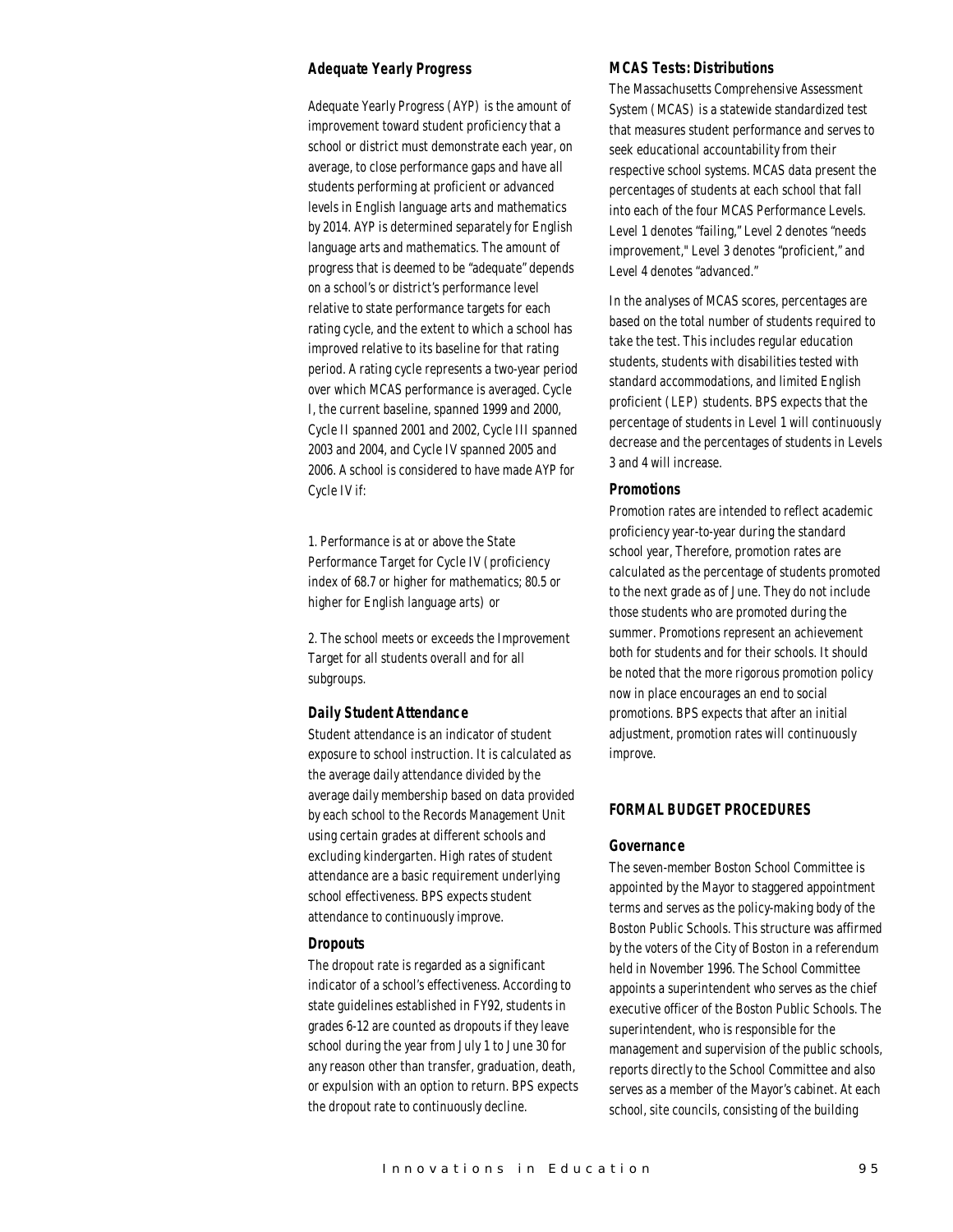administrator, parents, teachers, representatives from collaborating institutions, and a student (at the high school level), assist principals and headmasters in decision-making processes.

# *The Operating Budget Process*

The operating budget serves as a financial plan for carrying out the educational mission of the school system. The operating budget is developed in accordance with the goals and objectives approved by the School Committee and with extensive input from principals, headmasters, school site councils, the superintendent's leadership team, and the larger school community. The budget reflects the goals that the BPS community seeks to achieve during the next fiscal year.

The public school operating budget is developed under the following statutory schedule:

The Superintendent is required to submit to the School Committee a proposed budget for the next fiscal year by the first Wednesday in February.

The School Committee is required to submit to the Mayor estimates of the next fiscal year's operating budget by the fourth Wednesday in February.

The School Committee is required to take "definite action" on the proposed budget by the fourth Wednesday in March. The School Committee may adopt, reject, reduce, or increase any item in the superintendent's recommended operating budget. If the School Committee fails to take action on the Superintendent's recommended operating budget by the fourth Wednesday in March, the budget recommended by the Superintendent is automatically and officially approved.

After School Committee approval of the next fiscal year's annual budget, the Superintendent submits the budget to the Mayor who may approve or reduce the total recommended budget, but who may not allocate among expenditures.

The Mayor must submit the school's operating budget to the City Council for appropriation.

The City Council shall vote on the total amount of the appropriations requested by the Mayor, but neither the Mayor nor City Council shall allocate the appropriations among accounts.

# *CAPITAL IMPROVEMENTS*

The City's capital planning process supports the Mayor's commitment to education and youth achievement in all neighborhoods across the city. The goals of the capital plan ensure that Boston's educational facilities are equipped to meet the needs of the City's families. Capital expenditures for schools between FY02 and FY06 totaled \$275.1 million. FY07 capital expenditures for schools are estimated at \$31.5 million.

The FY08-12 capital plan includes \$273.0 million for school facilities. In FY08, \$38.3 million in new authorization is proposed. The proposed capital plan includes the following:

- Construction of an addition at Burke High School in Dorchester. The addition will house a new gym and a full-service neighborhood branch library;
- Construction to re-open the Hemenway School in Hyde Park;
- Major renovation at the Cleveland School in Dorchester to update the facility for a future program expansion;
- Renovation of the Russett Road School building in West Roxbury to re-open as a school facility;
- Accreditation repairs at the ACC/BCLA, Madison Park and South Boston Education Complex;
- Upgrades at English High School in Jamaica Plain for transition to their newly designed program; and
- Construction of three new school yards and maintaining equipment installed during prior projects in continued support of the Schoolyard Initiative.

In addition to these highlights, the FY08-FY12 capital plan includes maintenance projects for masonry, roofs, fire alarm replacement, mechanical systems, and internal/external repairs at schools across the City. Project-level detail on capital expenditures can be found in the Education section of Volume II of the FY08 Budget.

Capital investment in high schools has resulted in all schools either maintaining or improving their accreditation status over the past year. The School Building Assistance (SBA) program, administered